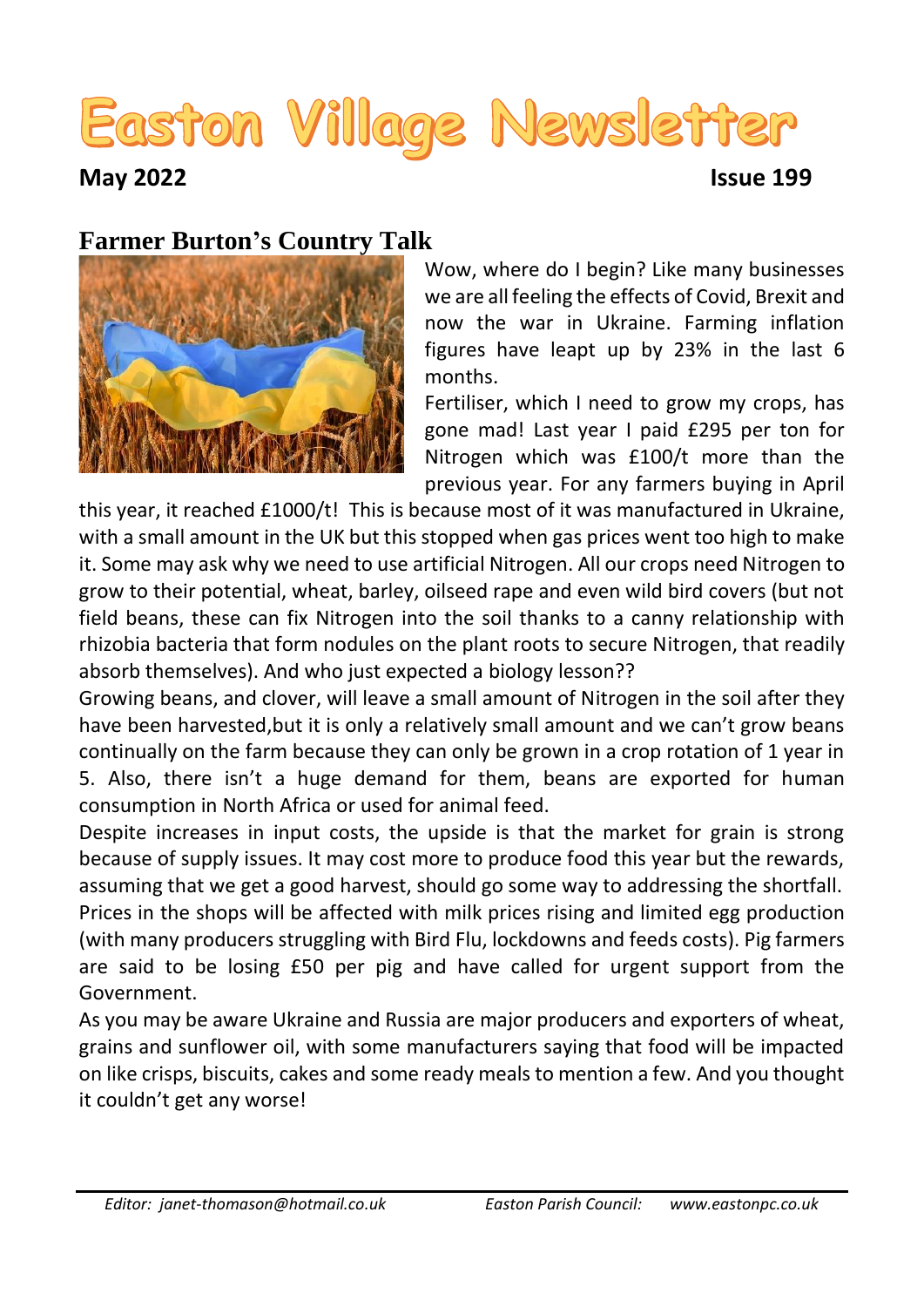I now think more carefully before spreading gold dust (sorry Nitrogen!) to my crops, by applying smaller amounts more often so that the plant can take it up as it needs it and also only spreading Nitrogen when there is rain forecast to aid take up by the crop. That leads me onto my other slight worry! April is normally a month of sunshine and showers, but we really need a good spell of wet weather. I drilled my Spring beans a few weeks ago near the old railway bridge and they are struggling to germinate but the optimist in me realises that whenever I mention lack of rain in the newsletter, by the time it gets published, and delivered to you, we have had a downpour and I look an idiot!

### **The Muntjac – Muntiacus Charles Nixon**

It is a quiet, still night and the only disturbance is loud barking. No, it is not your neighbour's dog; it's a Muntjac. Sometimes known as the "Barking deer" this small mammal is common in South England and around the Village.



The most common is the Reeves Muntjac, named after the Victorian naturalist John Reeves. He was born in Essex in 1771 and developed a knowledge of teas which got him

sent to China in1812 for the British East India Company. A keen naturalist, he is credited with bringing Wisteria, the Muntjac, and a species of pheasant to the UK.

Reeves's Muntjac feeds on herbs, blossoms, succulent shoots, fungi, berries, grasses, and nuts. But they will also eat eggs and carrion. They are notorious browsers, eating brambles, the shoots from shrubs and the bark off trees – something you may well have spotted in your own garden!

The Muntjac is the smallest of the deer in the UK and grows to 0.5m high at the shoulder and 0.95m in length. It is reddish-brown in appearance with striped markings on its face. The belly is creamy-white, with lighter fur extending to the neck, chin, and the underside of the tail. The males have short antlers and long upper canines (tusks), usually about 5cm long.

You can often see the footprints of the Muntjac in the mud and snow, and there is a well-used trail in the grass running from St Peter's Churchyard across Church Road and over the brook into the central field. They bark at night to mark out their territory (they are at the top off their food chain so do not need to rely on stealth) and they also bark

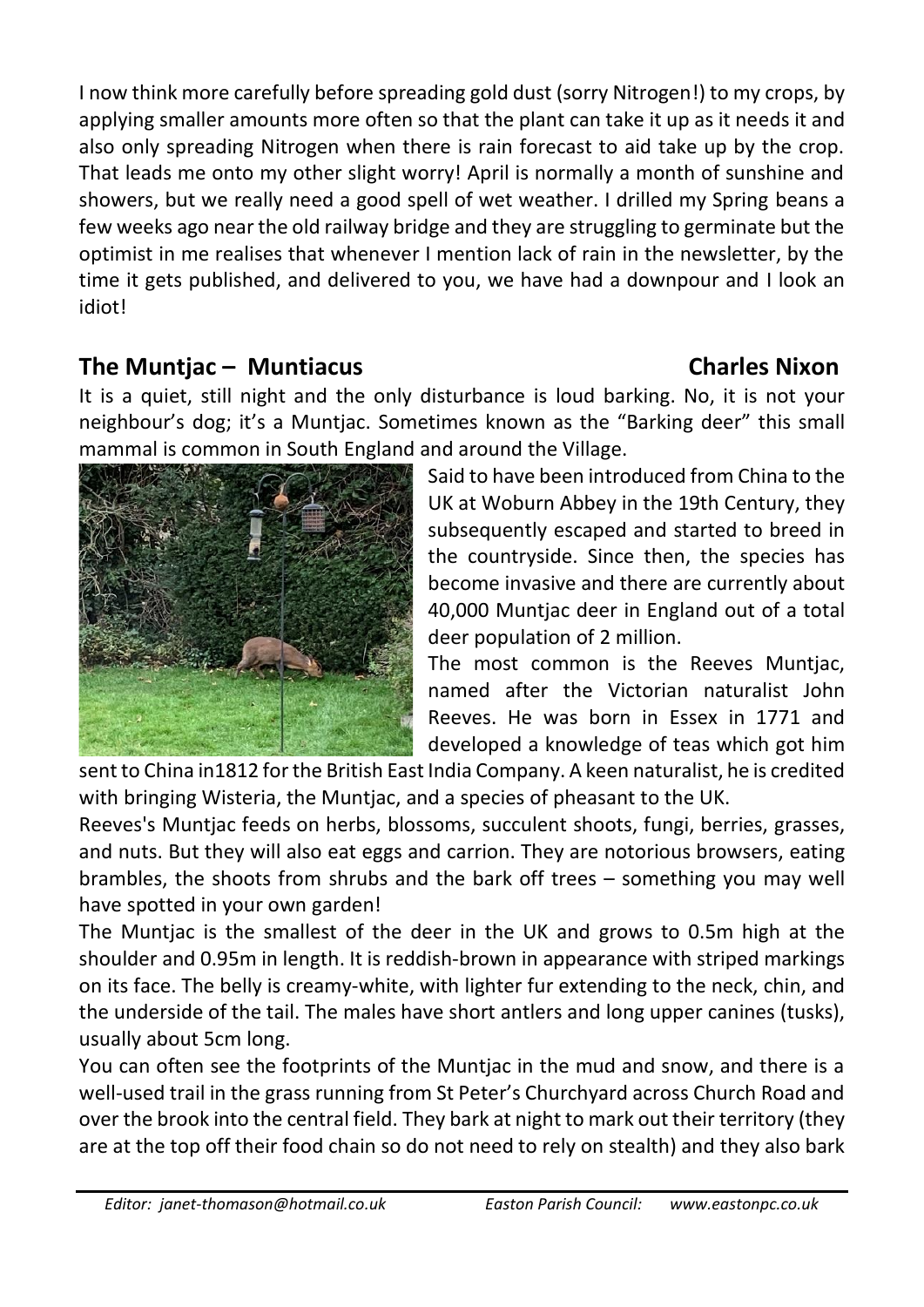to make contact with their offspring and other Muntjacs. Several years ago, we were

startled by a screaming sound in the garden. On investigation we found a young muntjac (about the size and shape of a piglet) with its head stuck in some chicken wire between the churchyard and the garden. It was screeching and nearby we could hear the mother barking. Whilst Melissa held the youngster's head, I prized away the wire. As soon as it was free it bounded away across the churchyard. That afternoon and well into the night we could hear two sets of barking as the mother and the fawn tried to locate

each other. I am glad to say they did and we often saw "Morris", as we named him, again.

#### **Save The Children Appeal Stephanie Silcock**

As Usual at this time of year, *Save The Children* have their annual appeal and the Kimbolton Branch arrange collections around the local villages. Unfortunately, owing to Covid guidelines, house-to-house collections are not now considered advisable. However, SCF does have a ''JustGiving'' page and it is suggested that if anyone would like to give in this way, it would be very much appreciated. The address is:

[www.justgiving.com/team/SavetheChildren-KimboltonandDistrict.](http://www.justgiving.com/team/SavetheChildren-KimboltonandDistrict)

Easton has always been very generous in supporting this cause and sadly, the need is even greater at present. Alternatively, I am happy to pass on any cheques ( which can be made out to Save the Children) to the Branch, if these could please be posted through my letter box at Crown Cottage (next to the postbox ) in a marked envelope. Thank you.

**King Cups Margaret Halliday Margaret Halliday** 

No-one can have failed to see the bright yellow flowers lining the edge of the stream along by the church. There is a romantic legend that these flowers were for long only

> known in Europe in the ponds of the Vatican where the Pope refused to let them go into a heretical world. They are called "king-cups" We lived for many years in the Netherlands with a canal at the bottom of the garden where these lovely flowers grew along the water. I missed them so much when we came to live in Easton that I brought one plant back to grow in our garden here. Note - only one king-cup plant. That